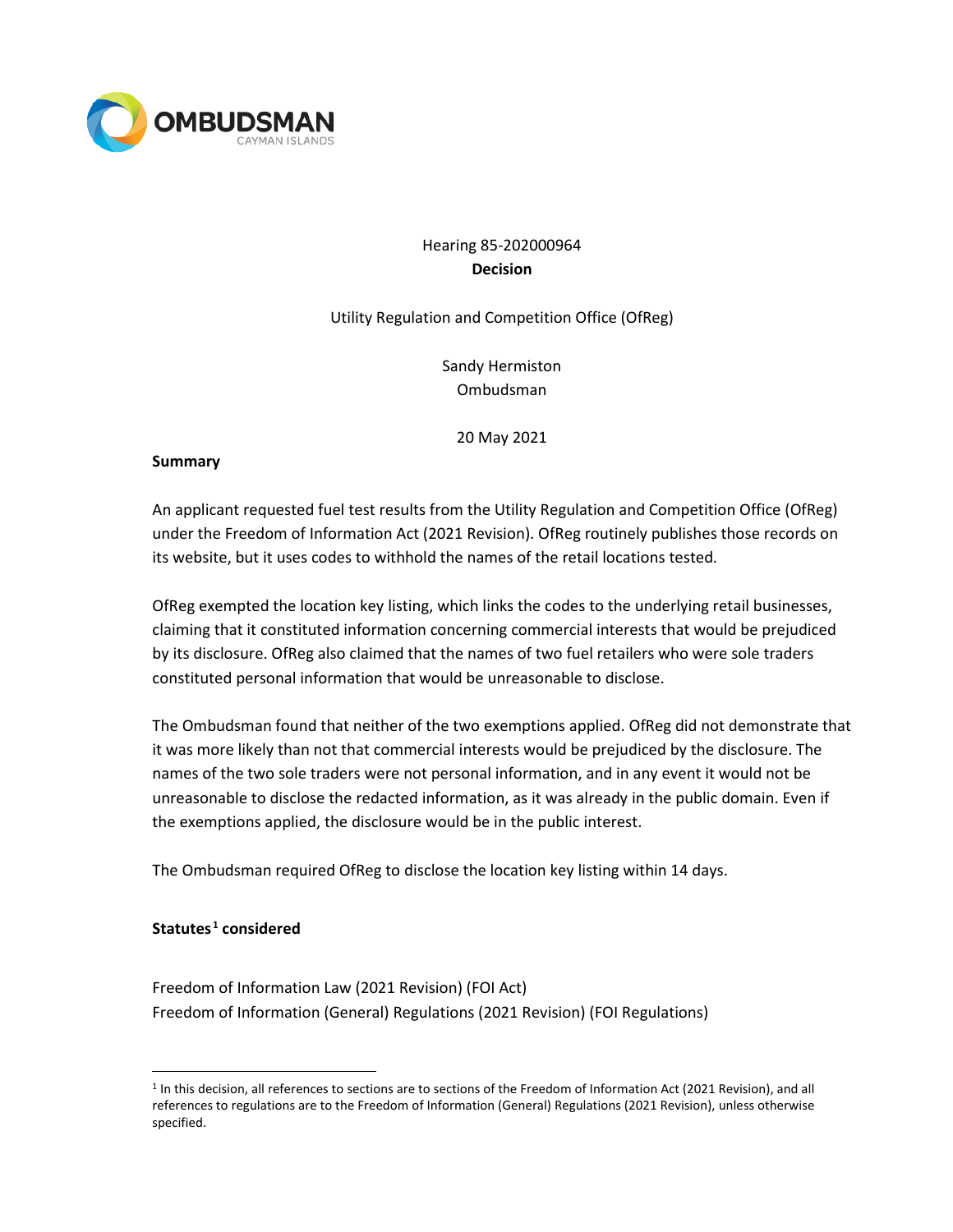## **Contents**

# **A. INTRODUCTION**

[1] On 12 August 2020, the applicant made a request to OfReg under the FOI Act for the following information:

> *Please send me copies of the latest inspection reports which show the quality of different fuels at all the gas stations on the island. I do not know [what] these reports are called but am concerned about contaminated fuels from water or whatever. I would also want any reports which show fuel leakage into the environment at all the gas stations on the island if you have those. For example, water may be leaking into fuel tanks that are rusting underground. Fuel may also be leaking out and tainting the soil and ground water.*

- [2] The Information Manager (IM) acknowledged the request within two days, and issued the initial decision on 7 September 2020. OfReg clarified that it conducts random periodic fuel testing as part of its fuel sectors consumer protection activity. The latest available results of the tests are routinely published on OfReg's website. The IM also confirmed that there are no records on file of any compromised fuel tanks allowing fuel to leak out or water to leak in, as the applicant had suggested.
- [3] The applicant appealed to the Ombudsman, on the basis that the time taken to respond was unreasonable and that it violated the requirements of section 7(4) of the FOI Act. The applicant also requested more details about the location codes for the fuel test results. Each fuel test report is identified by a code that links it to the particular supplier or retail outlet. These codes are given in the location key listing, which is the requested record in this appeal.
- [4] On 7 October 2020, OfReg indicated that it was withholding the location key listing in accordance with the exemption in section  $21(1)(b)$ , relating to information prejudicing commercial interests. The applicant requested an internal review of this decision.
- [5] On 7 November 2020, OfReg's Chief Executive Officer (CEO) told the applicant that conducting the internal review would incur a delay of 14 days, since OfReg was seeking input from third parties. However, following this delay no internal review decision was issued.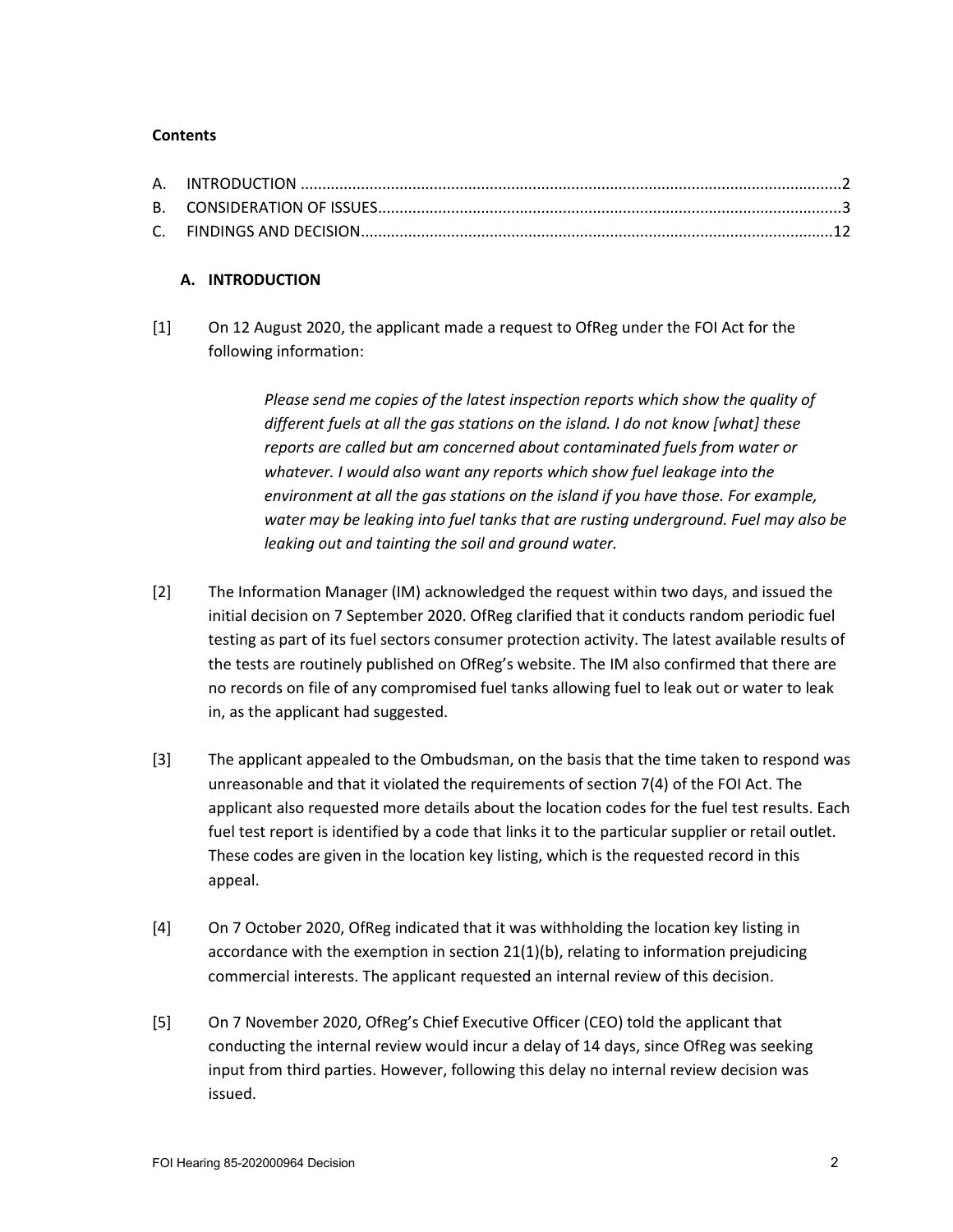- [6] On 26 November 2020, the applicant appealed to the Ombudsman over OfReg's failure to provide access to the location key listing. The dispute could not be resolved informally, and a formal hearing process was started.
- [7] In the course of the hearing, OfReg also raised a new exemption under section 23, arguing that disclosure of the withheld location key listing would reveal the personal information of two individuals and that such disclosure would be unreasonable.

# **B. CONSIDERATION OF ISSUES**

- **(a) Is the location key listing exempt from disclosure because it contains information concerning the commercial interests of any person or organization and the disclosure of that information would prejudice those interests, pursuant to section 21(1)(b)? If so, would disclosure nevertheless be required, as it would be in the public interest under section 26(1)?**
- [8] Section 21 exempts certain records from the general right to access, as follows:

*21. (1) Subject to subsection (2), a record is exempt from disclosure if — (a) its disclosure would reveal — (i) trade secrets; (ii) any other information of a commercial value, which value would be, or could reasonably be expected to be, destroyed or diminished if the information were disclosed; or (b) it contains information (other than that referred to in paragraph (a)) concerning the commercial interests of any person or organisation (including a public authority) and the disclosure of that information would prejudice those interests.*

*(2) Subsection (1) shall not apply where the applicant for access is the person or organisation referred to in that subsection or a person acting on behalf of that person or organisation.*

[9] The term "commercial interest" is not defined in the FOI Act. In a previous decision I found that:

> *Given that there are specific exemptions for "commercial value" and "trade secrets" I must find an interpretation that makes sense of the words "commercial interests" and find a meaning that does not repeat or contradict the other two exemptions listed in section 21. It is my opinion that this provision refers to interests that relate to trading such as the sale or purchase of goods which are undertaken for the*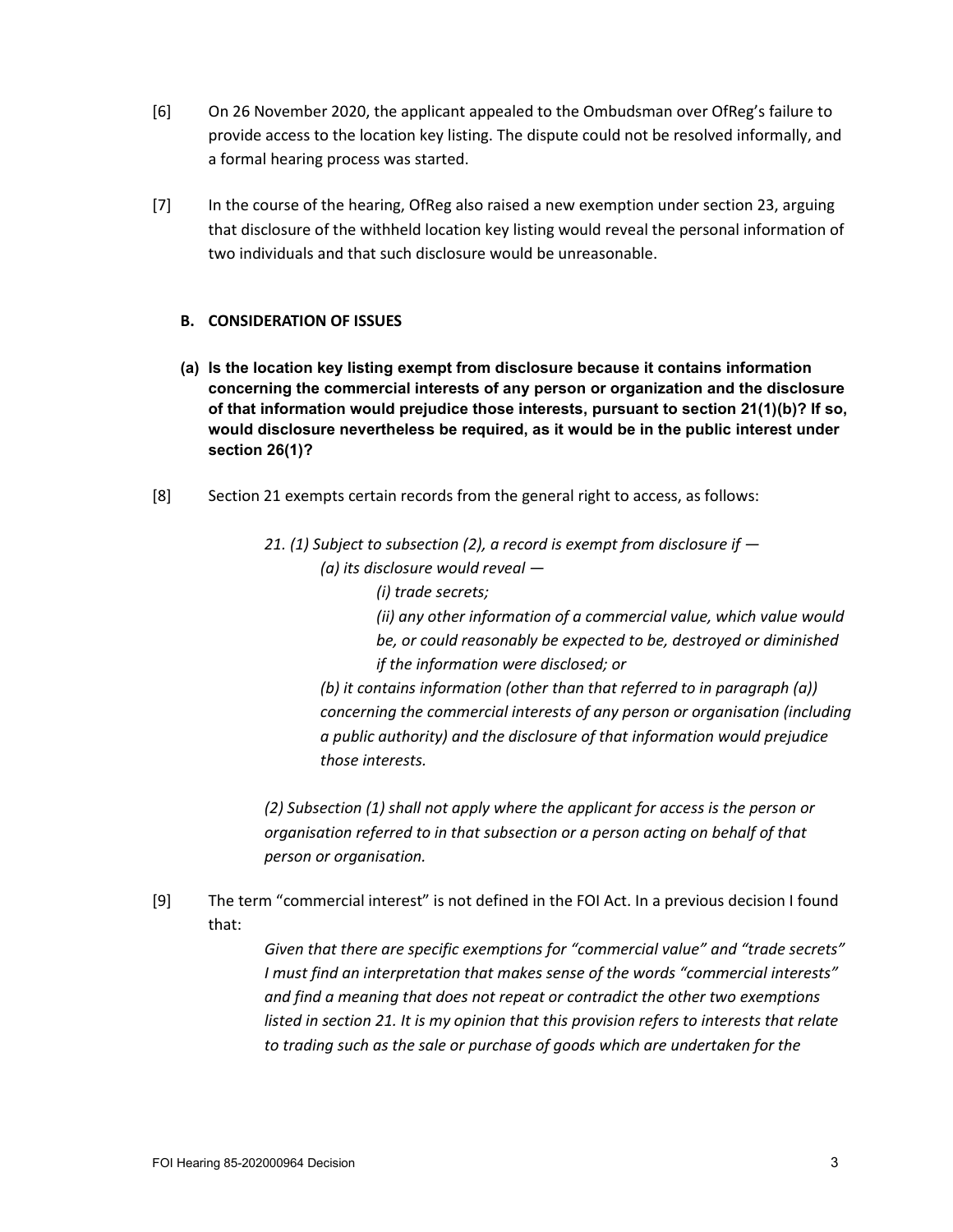*purpose of revenue generation and normally take place within a competitive environment.[2](#page-3-0)*

[10] OfReg stated that:

*It is obvious that the test results would be information of commercial value and that commercial interests are impacted.*

- [11] For clarity, it is the location key listing that is at stake in this appeal, not the fuel test results, which are already in the public domain, as they are routinely published on OfReg's website in pseudonymized form. The test results and the location codes are linked to the sale or purchase of goods (i.e. fuel), undertaken for the purpose of revenue generation within a competitive environment, and therefore involve "the commercial interests of any person or organisation".
- [12] OfReg claimed that the disclosure of the location key listing might harm the commercial interests of the fuel retailers. According to OfReg, full disclosure of the location codes "would be in breach of existing commercial agreements. The Office held the position that this should be confirmed prior to the release of the key to the codes ...". However, OfReg did not specify what these commercial agreements were.
- [13] OfReg consulted the third-party fuel retailers on the disclosure of the location key listing and received a handful of responses. The response from one fuel retailer indicated that it thought that its overseas supplier might object to its identity being revealed as the fuel producer, and it made an unspecified reference to the disclosure potentially "breaching commercial agreements". The retailer indicated that it would seek the views of its overseas supplier, but none were provided to me. When we pursued the matter with OfReg, although several months had passed, we were told that no further information was available on that point.
- [14] This reasoning is particularly unconvincing because the name and logo of the overseas fuel supplier is prominently displayed on the home page of the local retailer's website. Therefore, it is not reasonable to suggest that the fuel supplier would have any expectation of confidentiality. It can hardly be a violation of a commercial agreement to disclose information that is already published by the retailer itself. Furthermore, private sector entities cannot simply "contract out" of their regulator's lawful obligations under the laws of the Cayman Islands, including the FOI Act.
- [15] It is not acceptable for OfReg to hypothesize that disclosure might breach commercial agreements and state that this "should be confirmed". Section 43(2) places the burden of

<span id="page-3-0"></span><sup>&</sup>lt;sup>2</sup> Ombudsman, Hearing Decision 72-201800330/72-2018000337, Ministry of Commerce, Planning and Investment, 18 October 2018, para. 17(iii).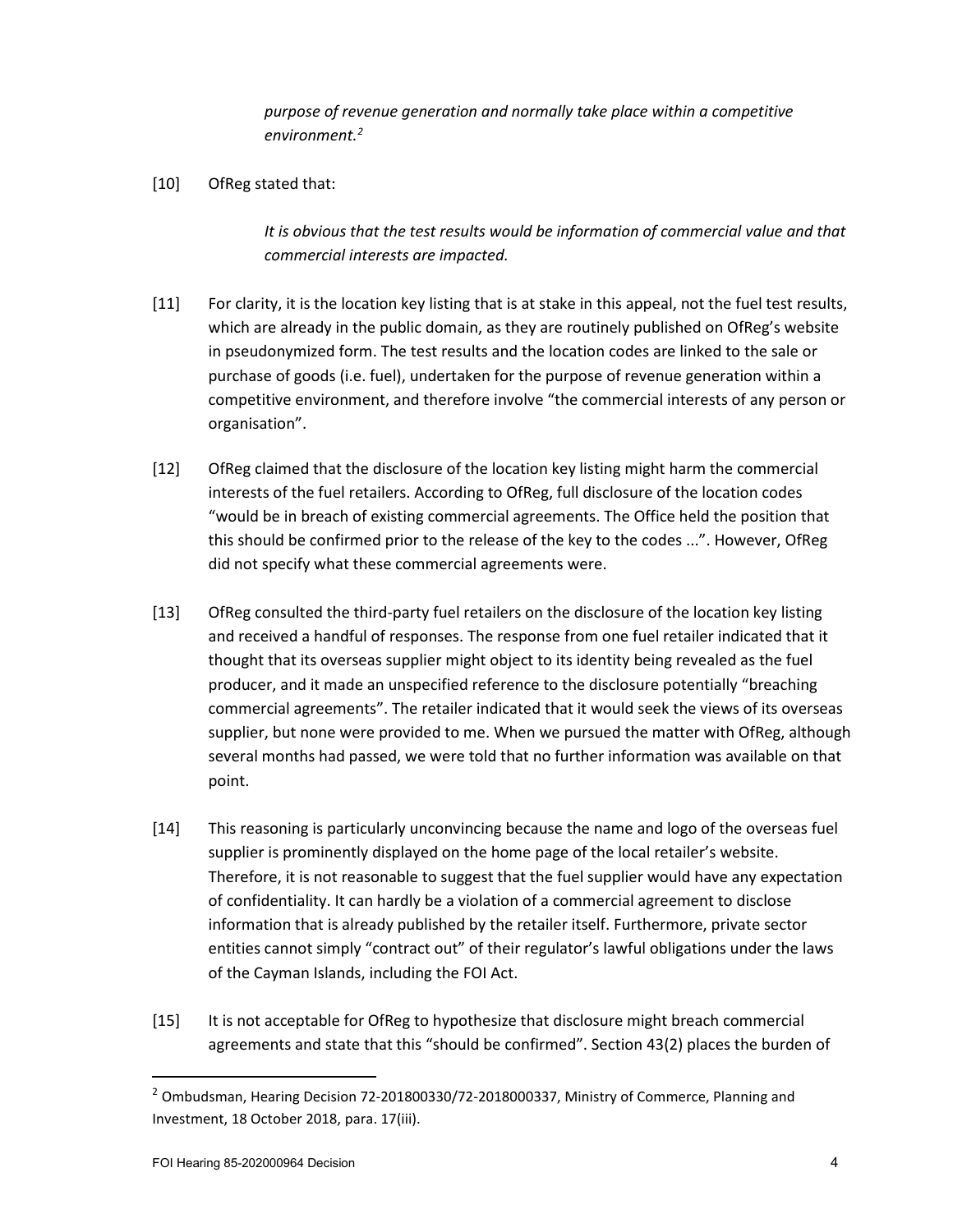proof in an appeal on the public authority (i.e. OfReg) "to show that it acted in accordance with its obligations under this Act". Simply stating that further evidence is required does not meet those obligations. For these reasons, I consider this argument unproven and abandoned.

[16] A small number of other fuel retailers who replied took the general position that "releasing the key to the codes could have serious consequences, such as the loss of business due to the size of the jurisdiction and the fuels market." OfReg also argued that:

> *[Use of the] codes seeks to eliminate any stigma persons may have of perceived issues at sites, and would allow persons to review the results on an objective basis.*

- [17] OfReg seems to argue that the identity of the retail businesses should be withheld in order to protect them in the event that their fuel was found deficient and customers decided to take their business elsewhere. It seems reasonable that the general public might choose not to patronize a particular retailer whose fuel does not meet standards, and in that sense the disclosure of the location key listing could potentially affect the commercial interests of retailers with bad fuel test results. This position is inconsistent with OfReg's role of "protecting the interests of consumers".
- [18] One of the consulted retailers pointed out that, because of the unique nature of their products in the Cayman Islands, they could already be identified in the fuel test reports. However, they did not perceive this as a problem and, indeed, expressed the view that a "level playing field" would require the other retailers to be equally identifiable.

#### *The voluntary nature of the testing programme*

- [19] OfReg stated that there is no formal statement or regulation that sets out fuel quality parameters and specifications in the Cayman Islands. The fuel testing programme is not required by Cayman Islands' law, and there are no written agreements between OfReg and the fuel retailers in this regard. The testing programme relies on the willing cooperation of the fuel vendors, which, OfReg argues, is more readily ensured if the fuel test results are not linked to specific retailers. According to OfReg, disclosure of the identity of the fuel retailers associated with specific test results could cause some of them to withdraw from voluntary cooperation with the programme.
- [20] It is important to assess this in the light of OfReg's enabling legislation, the Utility Regulation and Competition Act (2021 Revision) (the URC Act), section 6 of which lists OfReg's broad responsibilities and powers, which require it to protect consumers and ensure that services are satisfactory. OfReg may conduct research and enquiries, establish standards and require the production of information.
- [21] Given these broad and strong regulatory powers, it seems that OfReg could require the production of this information in any event.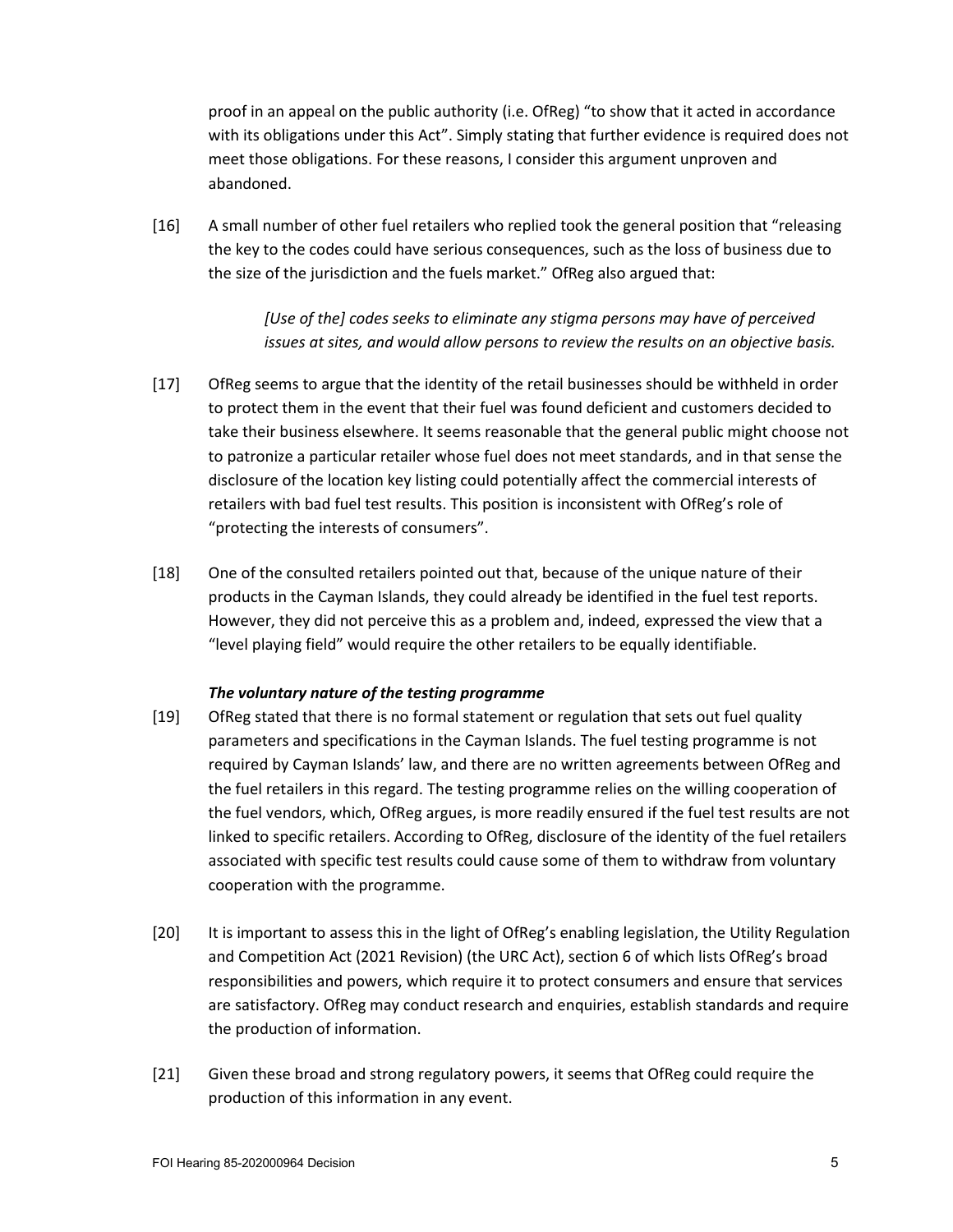## *Confidentiality of information under the URC Act*

- [22] Section 107 of the URC Act deals with the confidentiality of information submitted to OfReg. It provides a mechanism for identifying and protecting confidential information, which subsection 107(1) defines as "information which is given in confidence to [OfReg] and which, in the case of a document, is marked 'Confidential' by the person giving the document."
- [23] Subsection 107(2) states:

*...*

*(2) Any person submitting information to the Office may request that the Office treat such information as confidential.*

- [24] Subsection 107(3) empowers OfReg to "grant a request to treat information as confidential if [it] concludes that the information" meets one of the listed criteria, including:
	- *(b) information, the commercial value of which would be, or could reasonably be expected to be, destroyed or diminished by disclosure;* [and]
	- *(c) other information, the disclosure of which would have, or could reasonably be expected to have, an adverse effect on the commercial interests of any person to whom the information relates;*
- [25] I do not find that this reasoning supports OfReg's arguments for withholding the identity of the retailers taking part in the fuel testing programme. Neither the fuel test reports nor the location key listing were "given in confidence" to OfReg, and, since its establishment in 2017, no requests for confidentiality protection under section 107 have been submitted by fuel retailers. OfReg speculated that this was because their identities are not revealed in the fuel test results. Irrespective of this, the argument does not support OfReg's claim that disclosure would prejudice commercial interests.

## *Misunderstanding the test results*

- [26] OfReg contended that misinterpretation of the fuel test results "can prejudice" the fuel retailers and "potentially result in the loss of business and other reputational issues, which may place a liability on government."
- [27] OfReg did not explain what it meant by its reference to government liability, but it seems to suggest that the government could be blamed for any loss of business caused by the misinterpretation of poor fuel test results if the location key listing were disclosed. I find this reasoning unconvincing.
- [28] The risk that government information is misinterpreted always exists, but it is not removed by withholding records. This is especially so in the light of the FOI Act, which not only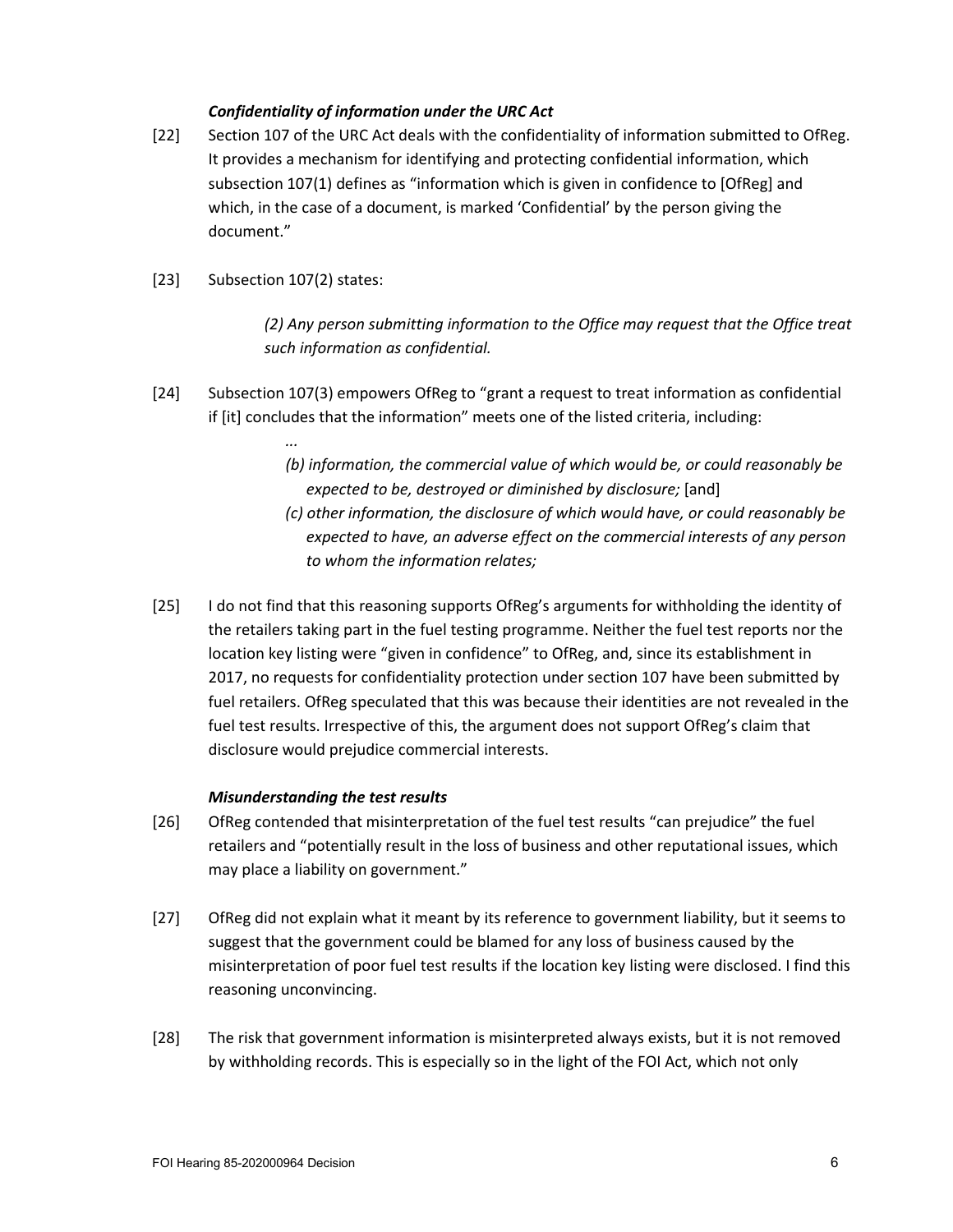supports openness and accountability but also requires user and motive blindness.<sup>[3](#page-6-0)</sup> The best way to counter misinformation about fuel test results is to educate consumers and help them to protect their health, safety and financial interests on an informed basis, rather than withholding the retailers' identity from them in case they misinterpret the fuel test results.

## *The likelihood of prejudice*

- [29] For the exemption to apply, section 21(1)(b) requires that the disclosure "would prejudice" the commercial interests. The UK Information Tribunal has clarified that the term "would" means "'more probable than not' that there will be prejudice to the specific interest set out in the exemption…". [4](#page-6-1) OfReg therefore has to demonstrate that the disclosure would more probably than not cause prejudice to commercial interests.
- [30] OfReg has described the likelihood of the prejudice in different ways (as already described above):
	- It said that the disclosure of the location key listing "would" be in breach of commercial agreements, but it did not provide any details, explanation or evidence to back up this assertion, and it said the issue remains to be confirmed, which it has not done.
	- It said that some businesses "could" withdraw from the voluntary testing programme if the retailers' names are disclosed, but it has not explained whether this is more than a mere possibility, as required for the exemption to be engaged.
	- It said that misunderstanding the test results "can" prejudice the retailers. However, the mere possibility of prejudice is not sufficient for the exemption to be engaged, which requires that prejudice is more likely than not.
- [31] **For the above reasons I find that OfReg did not demonstrate that commercial interests would be prejudiced by the disclosure of the location key listing, or that the required standard of likelihood was met. Therefore, the disclosure of the location key listing is not exempted under section 21(1)(b).**
- [32] Since I have found that the exemption claimed by OfReg does not apply, I am not required to conduct a public interest test pursuant to section 26(1).
- [33] For the avoidance of doubt, even if the claimed exemption applied, the public interest in the disclosure of the names of the businesses associated with particular fuel analysis results would outweigh the public interest in protecting the commercial interests involved.

<span id="page-6-0"></span><sup>3</sup> See: Ombudsman, Hearing Decision 71-201900152, Lands & Survey Department, 24 September 2020, para. 29.

<span id="page-6-1"></span><sup>4</sup> UK Information Tribunal, Ian Edward McIntyre v Information Commissioner and Ministry of Defence, 11 February 2008, EA/2007/0068, para. 40.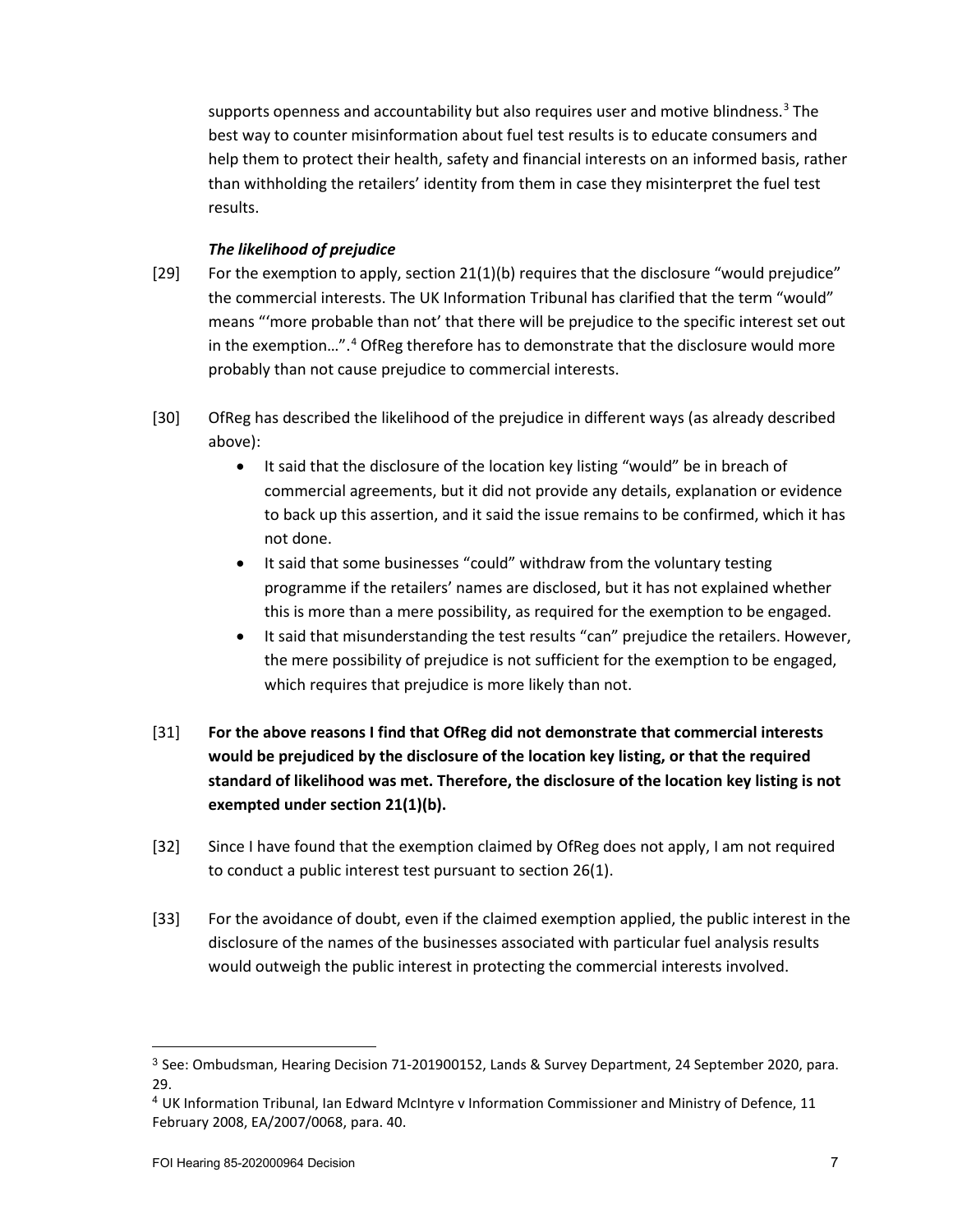- **(b) Is the location key listing exempt because its disclosure would involve the unreasonable disclosure of personal information of any individual, whether living or dead?**
- [34] Section 23 states:

*...*

*23. (1) Subject to the remaining provisions of this section, a record is exempt if its disclosure would involve the unreasonable disclosure of personal information of any natural person, whether living or dead.*

*(5) In determining whether the disclosure of third-party personal information would be reasonable, consideration shall be given as to whether the disclosure would be permitted under the Data Protection Law, 2017.*

[35] "Personal information" is defined in regulation 2, as:

*... information (including information forming part of a database) or an opinion, whether true or not, about an individual, whether living or dead, whose identity is apparent, or can reasonably be ascertained, from the information or opinion, and includes the particulars set out in Schedule 1.*

- [36] Schedule 1 of the FOI Regulations provides examples of various types of personal information, including an individual's name.
- [37] OfReg argued that:

*Two permit holders operate the retail business in their own names … disclosing the codes would reveal their personal information as per sub regulation 23(g) "an individual's educational, financial, employment, …". Thus, the record cannot be disclosed to the requestor without their consent. The DP [Data Protection] Act also provides that personal data should only be disclosed under certain circumstances." Nonetheless, the Office notes that the DP Act will not apply to data, in relation to the parties, which is publicly available and/or if the data cannot be classified as "personal", e.g., trade and business licences and not enough information for direct identification [sic].*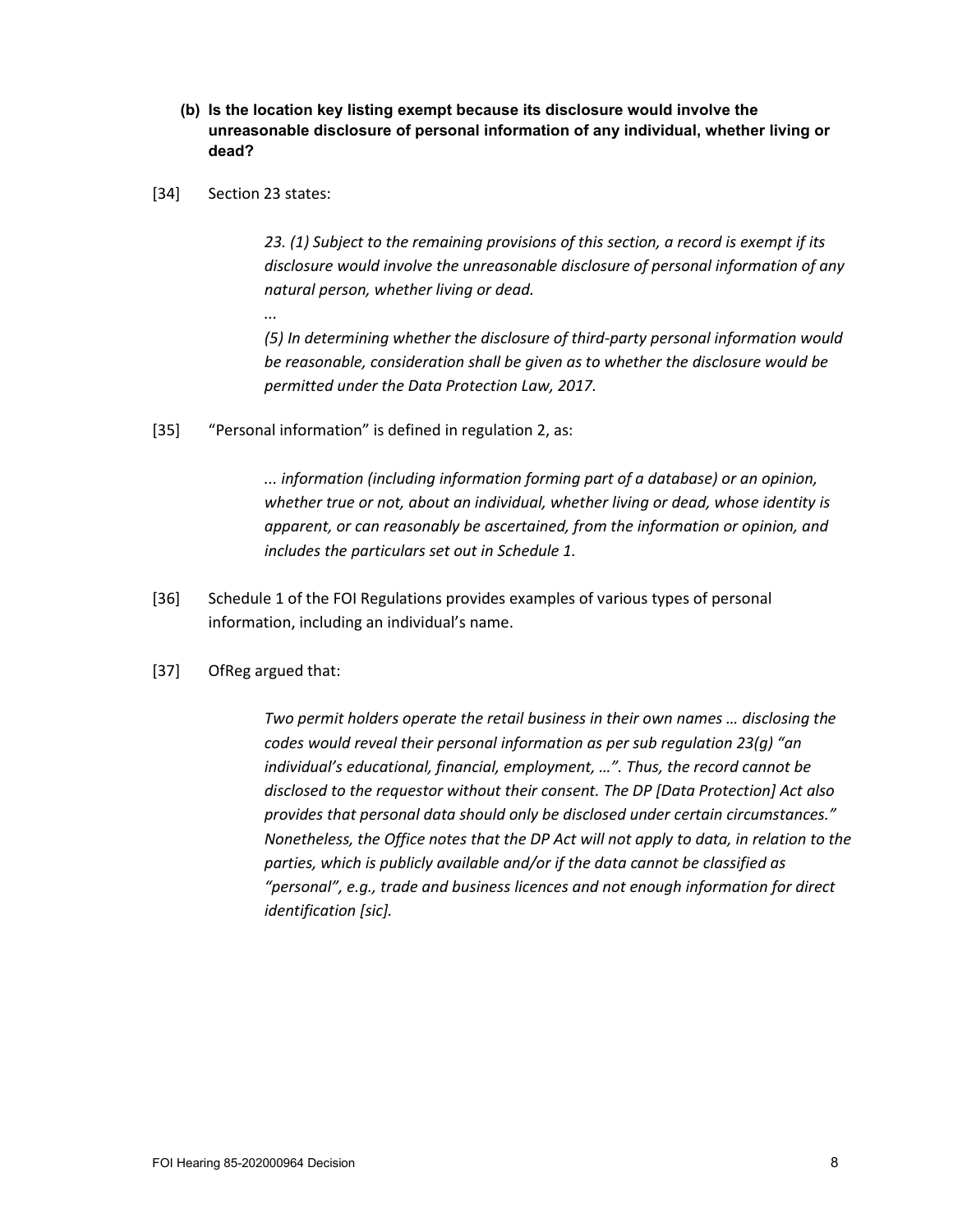#### [38] OfReg also stated that:

*The external labs who conduct the testing may require samples to be randomized. Hence, the Fuels team took measures to ensure the anonymity of the source of the samples sent for testing*.

- [39] This statement relates to the testing methodology and the manner in which the samples are provided to the lab that analyzes them, but it has no bearing on the question of access to the results after completion of the tests, and it does not support the case for non-disclosure under the FOI Act. The fuel tests are already conducted on a pseudonymized basis. However, the need to randomize samples does not preclude OfReg from identifying the retailers and disclosing the test results afterwards.
- [40] OfReg cited a case decided by the European Ombudsman (EO), involving clinical study reports held by the European Medicines Agency (EMA), in which the EO supported the redaction of codes (pseudonyms) identifying individual patients "to ensure that patients could not be indirectly identified."<sup>[5](#page-8-0)</sup> However, the circumstances of that case are fundamentally distinguished from the present appeal, as the former case concerned sensitive health information, and redacting the pseudonyms ensured that the data could not be combined with other data to identify the individuals indirectly. Therefore, it has no bearing on the present appeal.
- [41] There are a number of gas stations and other fuel businesses in the Cayman Islands that are named for individuals (presumably the owners), e.g. "X's Esso", or "Y's Rubis". The location key listing includes at least 13 businesses with a company name that comprises a personal name. These names are commonly used in correspondence and advertising, and on social media and signage by the retailers themselves.
- [42] In **Durant v FSA**, the court ruled that "Mere mention of the data subject in a document held by a data controller [would not] necessarily amount to his personal data." For information to be subject to protection under data protection legislation, it would have to be "biographical in a significant sense" and:

*have the data subject as its focus rather than some other person with whom he may have been involved or some transaction or event in which he may have figured or had an interest… In short, it is information that affects his privacy, whether in his personal or family life, business or professional capacity.[6](#page-8-1)*

<span id="page-8-0"></span><sup>5</sup> European Ombudsman, Decision European Medicines Agency, Case 1602/2016/JAS, 8 February 2018.

<span id="page-8-1"></span><sup>6</sup> Michael J Durant v Financial Services Authority, [2003] EWCA Civ 1746, para. 28.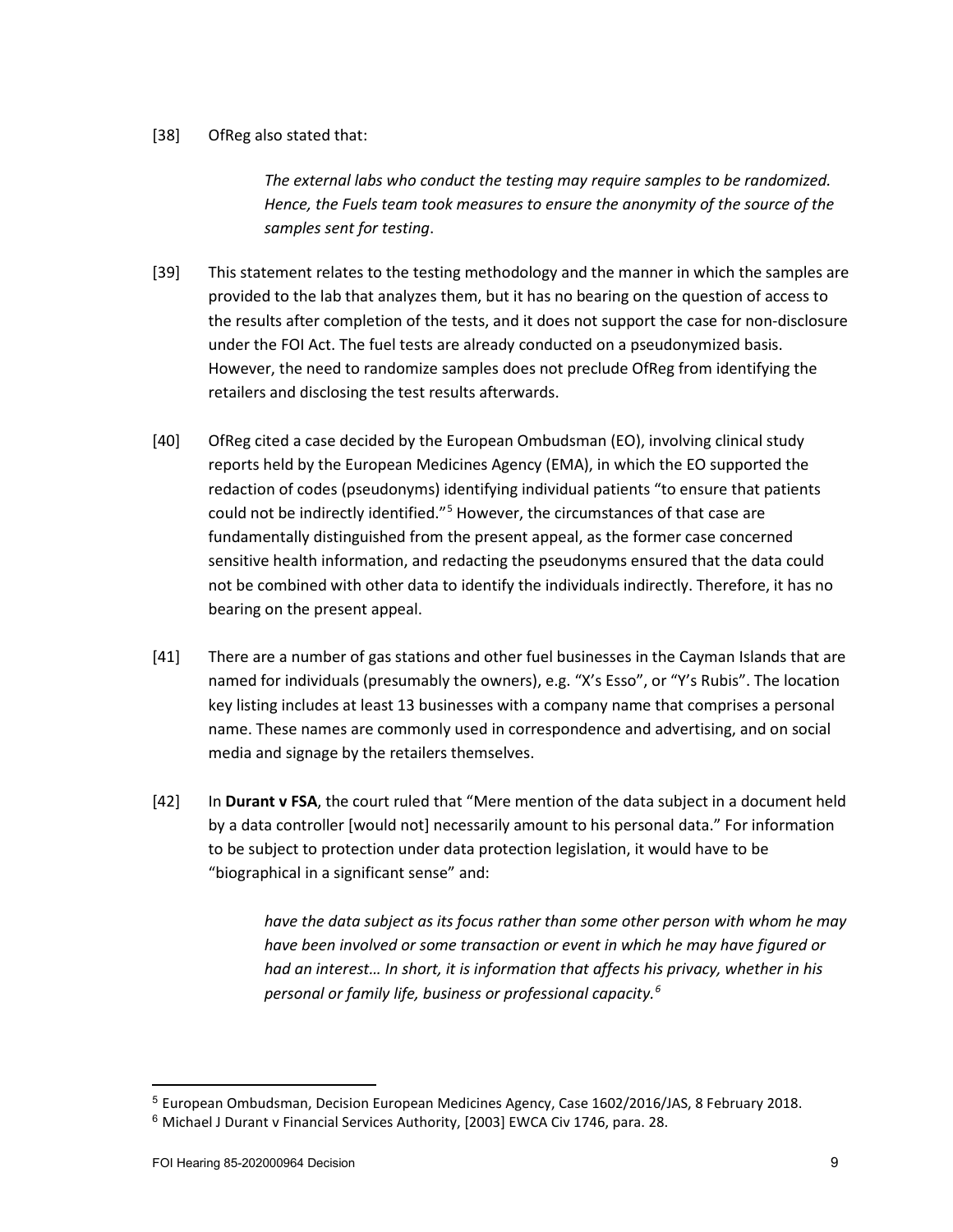- [43] The disclosure of the location codes would not reveal personal information on any individual's educational, financial or employment life, as OfReg claimed. The fuel test results do not relate to the owners as individuals, whether sole traders or not. They are not biographical in nature, and they do not focus on the private life of the individual owners, but rather on the quality of the fuel products they sell.
- [44] In addition, the names of owners or co-owners of local resident companies, such as gas stations, are included in the register of past and present members of the company pursuant to section 40 of the Companies Act (2021 Revision). In accordance with section 44 of that Act the register of members must be open for public inspection at the registered office of the company. The fact that an individual is an owner or co-owner of a gas station is therefore public knowledge.
- [45] OfReg informed me that one of the two sole traders among the owners is deceased. Since the Data Protection Act (DP Act) applies only to the personal data of living individuals, there are no objections under the DP Act to disclosing the deceased individual's name. The other name is very common and cannot be considered to identify any given individual.
- [46] **Under these circumstances, I find that the names of two sole traders, which feature on the location key listing and which OfReg claims are exempt under section 23(1), are not personal information. Even if they were, and after consideration under the DP Act, it would not be unreasonable to disclose the redacted information, since the names are already in the public domain.**
- [47] **Consequently, the exemption in section 23 does not apply, and no further public interest test is required**.
- [48] For the avoidance of doubt, even if the claimed exemption were to apply to the name of the sole traders, the public interest in disclosure would outweigh the public interest in maintaining the exemption.

## **Procedural issues**

## *Timing of the initial response*

- [49] The appeal was initially made because the applicant considered that OfReg took too long to provide its initial response.
- [50] The request was made on 12 August 2020 and the initial decision was provided on 7 September, which was 26 days later. Therefore, the initial decision was given well within the statutory 30 calendar days allowed for a response.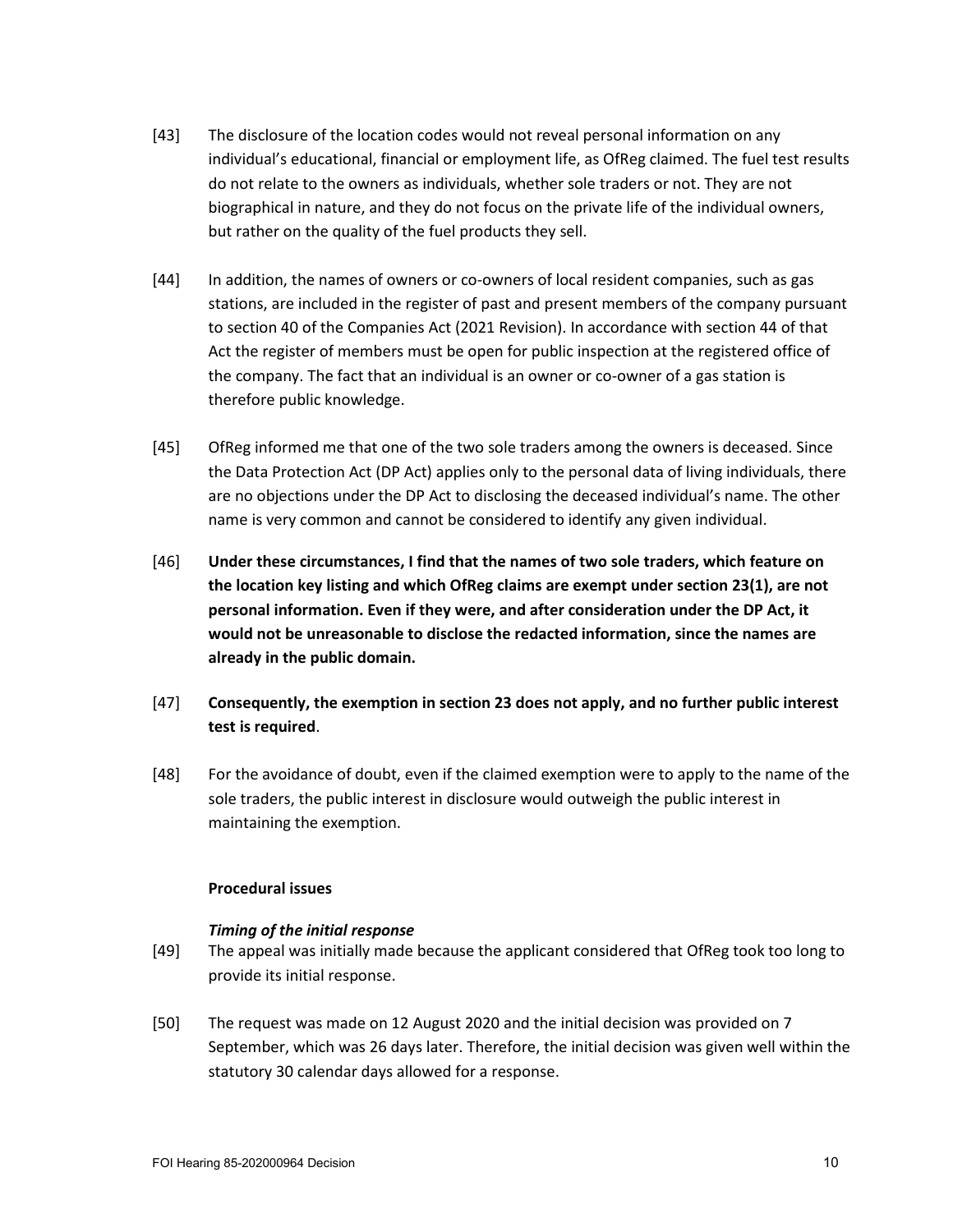- [51] The initial decision essentially referred the applicant to the (redacted) published fuel test results on OfReg's website. The IM also informed the applicant that there were no records of fuel leaks. The applicant argued that this initial decision violated the requirement in section 7(4) to respond "as soon as practicable", given the fact that the records were readily available.
- [52] Section 7(4) requires that an initial decision is given as follows:

*(4) A public authority shall respond to an application as soon as practicable but not later than — (a) thirty calendar days after the date of receipt of the application; or …*

- [53] Section 7(4) requires that the initial decision be given "as soon as practicable" and within 30 calendar days. This should be interpreted as "promptly" or "without undue delay". Public authorities should consider the 30-calendar-day period allowed for a response as the longest possible time frame in which they can respond, not as a target date (except where an extension for good cause is relied on).
- [54] Public authorities should be able to account for their time and explain why they have taken as long as they did. In this instance, the response to the request was simple, as the information was already available on OfReg's website, and OfReg could have responded sooner. Nonetheless, OfReg acted within the period allowed in the FOI Act, and it does not need to take any further action on this point.

## *Third-party consultations and Internal review*

- [55] As described above, after receiving the initial decision that the names of the retailers were being withheld, the applicant asked for an internal review. At the end of the 30 days allowed for the internal review, OfReg's CEO announced that a further 14 days would be needed, since third parties were being consulted. After this time had passed, no internal review decision was issued to the applicant.
- [56] Although public authorities are free to consult commercial third parties, doing so does not extend the time within which decisions have to be provided to an applicant. There is no statutory requirement to consult commercial third parties (unlike consultation with third parties concerning the disclosure of their personal information). There is also no provision to extend the time allowed for an internal review, which must be conducted within 30 calendar days. Therefore, the delay communicated to the applicant was not compliant with the FOI Act.